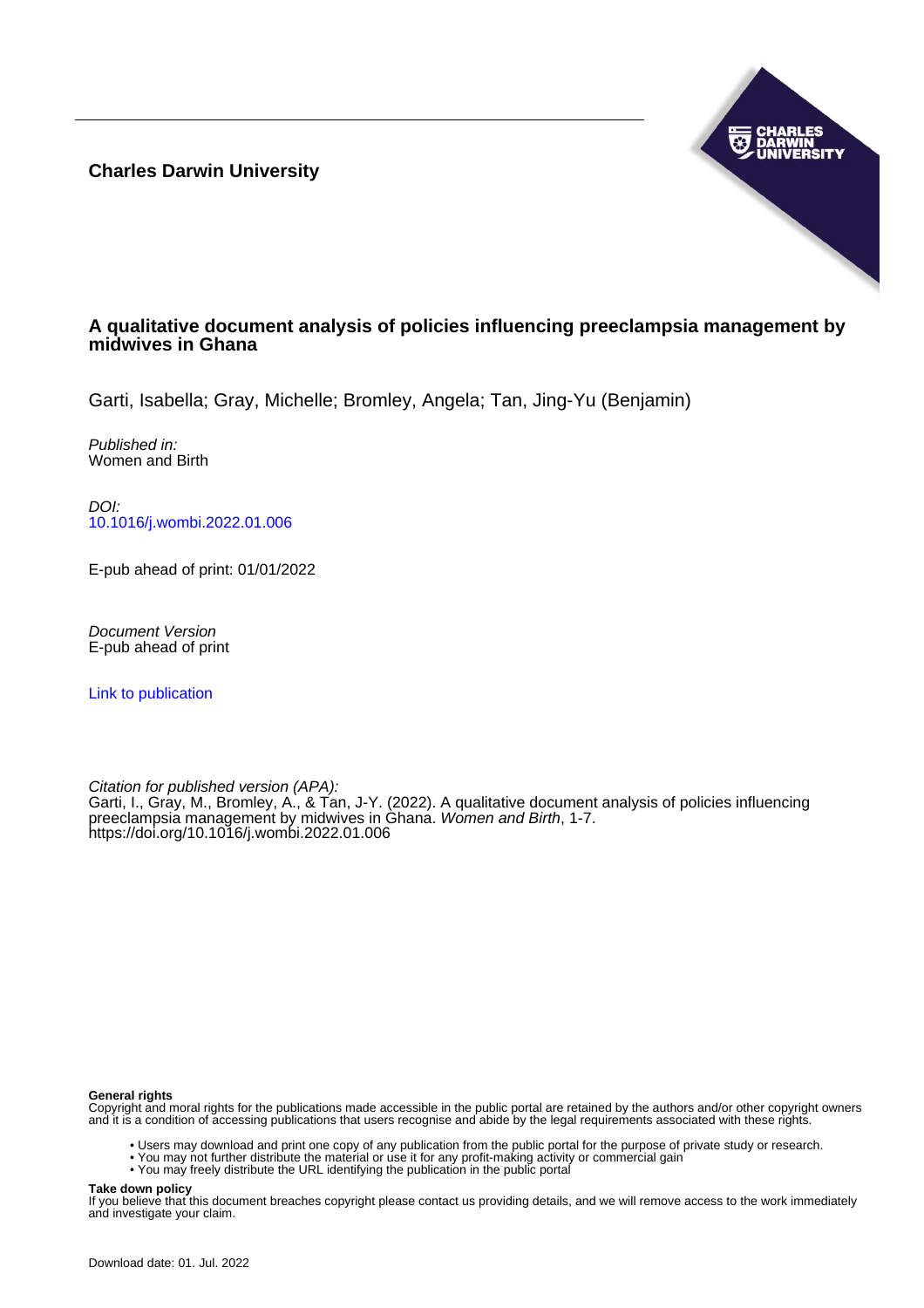# ICI E

[Women and Birth xxx \(xxxx\) xxx](https://doi.org/10.1016/j.wombi.2022.01.006)



Contents lists available at [ScienceDirect](www.sciencedirect.com/science/journal/18715192)

# Women and Birth



journal homepage: [www.sciencedirect.com/journal/women-and-birth](https://www.sciencedirect.com/journal/women-and-birth)

# A qualitative document analysis of policies influencing preeclampsia management by midwives in Ghana

Isabella Garti $\mathrm{^{a,\ast},}$  Michelle Gray $\mathrm{^{b},}$  Angela Bromley $\mathrm{^{a},}$  Jing-Yu (Benjamin) Tan $\mathrm{^{a}}$ 

<sup>a</sup> *College of Nursing and Midwifery, Charles Darwin University, Darwin, Australia* 

<sup>b</sup> *School of Nursing and Midwifery, Edith Cowan University, Joondalup, Australia* 

| ARTICLE INFO                                                                                              | ABSTRACT                                                                                                                                                                                                                                                                                                                                                                                                                                                                                                                                                                                                                                                                                                                                                                                                                                                                                                                                                                                                                                                                                                                                                                                                                                                                                                                                                                                                                                                                                                                                                                                                                                                                                                                                                                                                                      |
|-----------------------------------------------------------------------------------------------------------|-------------------------------------------------------------------------------------------------------------------------------------------------------------------------------------------------------------------------------------------------------------------------------------------------------------------------------------------------------------------------------------------------------------------------------------------------------------------------------------------------------------------------------------------------------------------------------------------------------------------------------------------------------------------------------------------------------------------------------------------------------------------------------------------------------------------------------------------------------------------------------------------------------------------------------------------------------------------------------------------------------------------------------------------------------------------------------------------------------------------------------------------------------------------------------------------------------------------------------------------------------------------------------------------------------------------------------------------------------------------------------------------------------------------------------------------------------------------------------------------------------------------------------------------------------------------------------------------------------------------------------------------------------------------------------------------------------------------------------------------------------------------------------------------------------------------------------|
| Keywords:<br>Preeclampsia<br>Standards<br>Midwifery<br>Scope of practice<br>Qualitative document analysis | Background: Preeclampsia is a global issue that causes significant morbidity and mortality in low- and middle-<br>income countries (LMICs). The care women with preeclampsia receive in LMICs is below the standard experi-<br>enced by women in westernised countries due to multiple interacting factors. A review of policy factors influ-<br>encing the management of preeclampsia in Ghana is needed.<br>Aim: This study focuses on the midwife's role and scope of practice concerning preeclampsia management. The<br>study aimed to explore the congruence between Ghanaian preeclampsia guidelines and international best<br>practice recommendations for midwifery practice. The study also aimed to describe how recommendations are<br>incorporated into Ghanaian guidelines.<br>Method/design: This study was a qualitative document analysis of national and tertiary hospital policies related to<br>midwives' scope of practice in Ghana. Altheide's five-step process (sampling, data collection, data coding and<br>organisation, data analysis and report) was used to systematically source and analyse the content of written<br>documents.<br>Results: The findings illustrated several recommendation shortcomings in Ghanaian documents at the national<br>and tertiary hospital levels. The content of Ghanaian preeclampsia management guidelines was not compre-<br>hensive, contained conflicting information, and was not backed by research evidence. The standards of practice<br>for midwives were consistent at both the national and tertiary hospital levels. Midwives had limited roles in<br>detection, management, stabilisation, and referral of women with preeclampsia.<br>Conclusion: Uniform guidelines incorporating international recommendations are urgently needed to improve |
|                                                                                                           | multi-professional collaboration, solidify midwives' roles, and optimise maternal and fetal outcomes.                                                                                                                                                                                                                                                                                                                                                                                                                                                                                                                                                                                                                                                                                                                                                                                                                                                                                                                                                                                                                                                                                                                                                                                                                                                                                                                                                                                                                                                                                                                                                                                                                                                                                                                         |

#### **Statement of significance**

**Problem or issue** 

Women who develop preeclampsia and are managed in limitedresource settings experience multiple adverse outcomes at alarming levels.

# **What is already known**

Worldwide, the consensus is that women experiencing complications in childbirth should receive the best possible care from a multidisciplinary team, which includes midwives. Midwives are expected to provide evidence-based care according to prescribed recommendations within guidelines.

### **What this paper adds**

This policy review has shown that international recommendations that identify the midwife's scope of practice of caring for women with preeclampsia are not being enacted at the national or tertiary hospital level in Ghana. Inconsistent policy factors can challenge midwives' ability to effectively function in interprofessional settings and reduce women's access to timely interventions. It is crucial to support and equip practising midwives who will, in turn, greatly improve the quality of care for women who develop preeclampsia.

;1;

# **1. Introduction**

Preeclampsia (PE) management in low- and middle-income countries (LMICs) is less than optimal in poorly resourced settings [1–[4\]](#page-6-0). To reduce maternal deaths and long-term disability, multi-disciplinary care is recommended for all women who develop complications, and the

\* Corresponding author at: Charles Darwin University, 7 Ellengowan Dr., Casuarina, NT 0810, Australia. *E-mail address:* [Isabella.garti@cdu.edu.au](mailto:Isabella.garti@cdu.edu.au) (I. Garti).

<https://doi.org/10.1016/j.wombi.2022.01.006>

Received 6 October 2021; Received in revised form 14 January 2022; Accepted 14 January 2022

1871-5192/© 2022 The Authors. Published by Elsevier Ltd on behalf of Australian College of Midwives. This is an open access article under the CC BY-NC-ND mons.org/licenses/by-nc-nd/4.0/).

Please cite this article as: Isabella Garti, *Women and Birth*, https://doi.org/10.1016/j.wombi.2022.01.006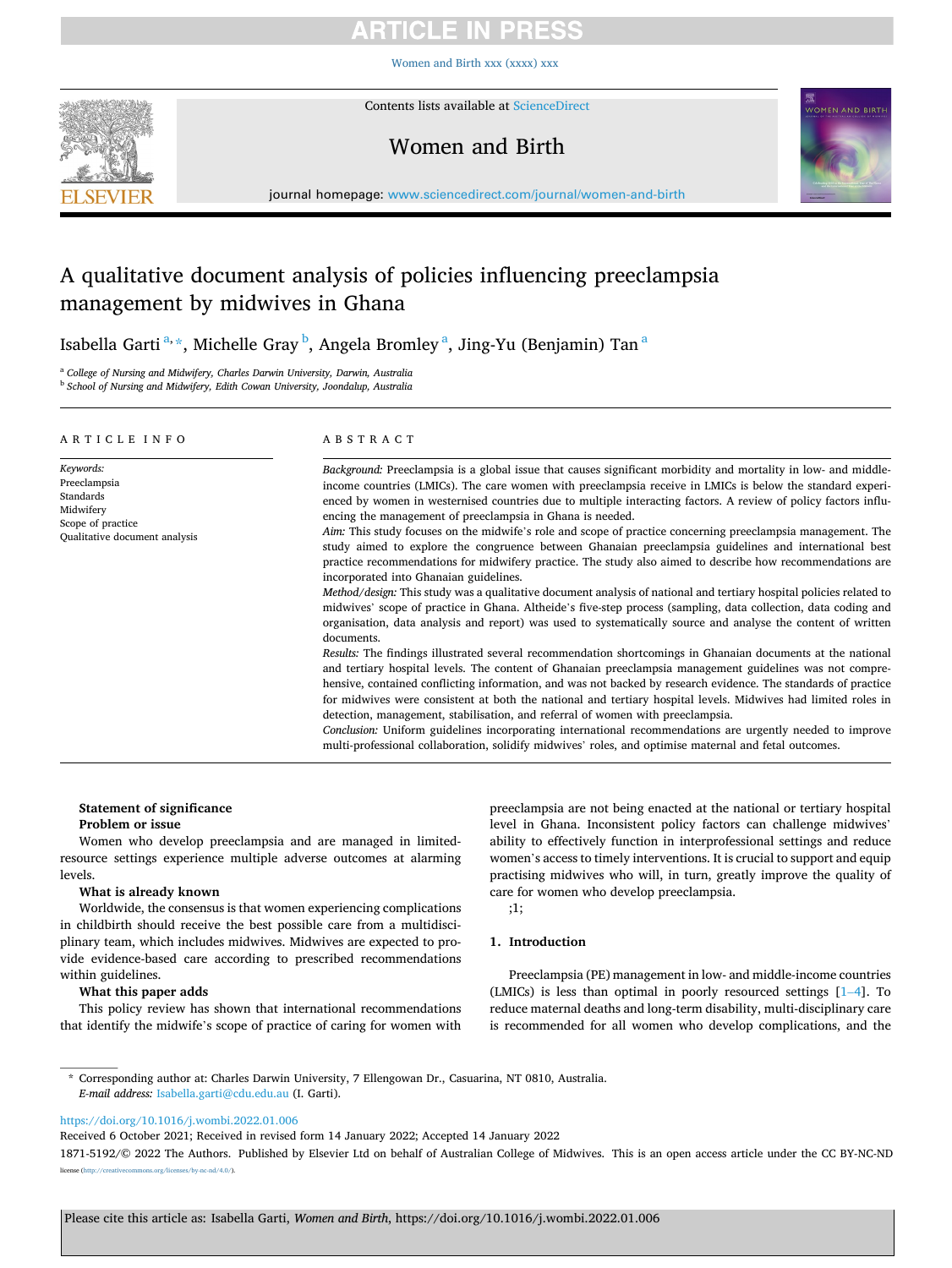provision of prompt evidence-based treatment is essential [\[2,](#page-6-0)5–[8\]](#page-6-0). In LMICs prevailing health disparities, technological challenges and lack of country-specific standard care policies make the application of interventions for PE management challenging [\[2,7,9](#page-6-0)]. Worldwide, overwhelming evidence shows that within their defined scope of practice, and regardless of the birth setting, midwives are pivotal in recognising deviations from normal and providing lifesaving interventions for both normal and high-risk pregnancies including PE and eclampsia [\[10\]](#page-6-0).

# *1.1. Background: the context of Ghana*

Despite a downward trend in maternal mortality, considerable effort is required for Ghana to meet the United Nations Sustainable Development Goal (SDG) targets for reducing maternal mortality by 2030 [\[11](#page-6-0)]. PE and eclampsia are the leading causes of direct maternal mortality, 50% of which occur in tertiary hospitals [\[12](#page-6-0),[13\]](#page-6-0). In the largest tertiary hospital in Ghana, between 2015–2019, there were 45,676 live births and a maternal mortality ratio of 604/100,000 live births [13\]](#page-6-0). More than 250 maternal deaths occurred in that period, 37.3% of which resulted from hypertensive disorders including PE. Some Ghanaian studies have ascribed maternal deaths from PE to mismanagement, socio-cultural factors, and unavailability of medications and other supplies at healthcare facilities [\[12](#page-6-0)–16].

The Ghanaian health system is organised and delivered in three tiers. Tertiary hospitals are the highest in the hierarchy, followed by secondtier district hospitals. The lowest tiers are the community health centres and Community-based Health Planning and Services which are often poorly resourced [[17\]](#page-6-0). The Greater Accra region is the most populous out of 16 regions in the country with over 5 million people living in peri-urban and urban centres where high birth rates are recorded [\[18](#page-6-0)]. Antenatal visit trends show a high number of women in Greater Accra attend hospitals and about 50% have access to skilled attendants at birth [[19,20](#page-6-0)].

In Ghana, the Ministry of Health provides policy oversight whilst the Ghana Health Service implements and oversees the running of all public health facilities at the district and community levels. Tertiary hospitals are autonomous and report directly to the Ministry of Health. Maternity services in Ghana are subsidised by the government thereby making them freely accessible to women attending public healthcare facilities. This pregnancy care policy aims to improve access to maternal healthcare, however, due to inadequate health infrastructure and other systemic issues such as challenges in the referral system, the impact of these maternal health policies has not been fully realised [\[11,21](#page-6-0)].

The majority of midwives in Ghana receive 12–36 months of midwifery education based on a standardised curriculum. Although this range of training translates into different levels of registration, all midwives across different settings in the health system are expected to have the same skill set and the same professional scope [\[22](#page-6-0)–24]. In Ghana, there are 7 midwifery ranks in a hierarchy based on the years of experience [\[23](#page-6-0)]. Junior level midwives include newly qualified staff midwives and senior staff midwives who have practised for at least 4 years. Midwifery officers are mid-level midwives whilst senior midwifery officers and principal midwifery officers are the clinical managers. The deputy director and director of midwifery service ranks are managerial positions and they do not perform direct clinical care [[23\]](#page-6-0). Midwifery practice in Ghana is guided by national and local policies. Ghanaian midwives provide routine care and perform basic emergency obstetric and neonatal care at the primary and secondary levels. In primary healthcare facilities, midwives work together in group practice models compared with tertiary hospitals where maternal care is obstetric led and medicalised [[23\]](#page-6-0). Recently, the Ghanaian midwifery workforce has undergone a dramatic demographic shift, largely caused by increased training programs to meet the demand for more midwives [[25\]](#page-6-0). As a consequence, many young inexperienced midwives are taking on management roles with few clinical mentors to provide clinical supervision contrary to health system requirements.

The Ghana Standard Treatment Guidelines and the Ghana National Safe Motherhood Service Protocol provide the national requirements for PE management in the country [\[26](#page-6-0)–28]. Although these guidelines are available, distribution is poor resulting in low visibility and therefore underutilisation by frontline health workers thereby compromising the quality of care [\[26,29](#page-6-0)]. Midwives' contributions to PE management in Ghana and other LMICs remains largely undocumented, and an examination of existing policies influencing PE management by midwives is needed.

# *1.2. Aim*

The aims of this study were twofold. First, to explore whether Ghanaian PE guidelines are congruent with international recommendations, and second, to explore the international best practice recommendations for midwifery practice specific to PE management and describe how these could be adopted and incorporated into the Ghanaian guidelines.

# **2. Methodology**

This study utilised a document analysis approach. Document analysis is the collection of key documents which are then systematically examined to answer posed research questions [[30\]](#page-6-0). A document analysis aims to uncover the root of a specific problem and provides valuable additions to the knowledge base which is useful in health research [\[31](#page-7-0), [32\]](#page-7-0). Altheide and Schneider propose a 12-step approach to identify and evaluate the information contained in documents [[30](#page-6-0)]. Altheide's method was applied because it is flexible and allows a wide variety of non-published material to be analysed alongside official documents. Also, the detailed stepwise process is reflective and facilitates consistency in managing the data which enables an in-depth exploration of rich context-specific information [[30\]](#page-6-0).

Altheide's 12 steps are embedded in five stages which include document sampling; protocol development and data collection; data coding and organisation; data analysis; and reporting. See Supplementary Table 1 [\[32](#page-7-0)].

#### *2.1. Stage 1: document sampling*

Documents were retrieved from international and Ghanaian sources via the internet and personal communication. Key people in Ghana were contacted by email and phone calls. Policy briefs, documents not relevant to the study aims, documents created more than 10 years ago, ongoing revisions, and older editions of the same documents were excluded.

#### *2.2. Stage 2: protocol development and data collection*

A protocol was created to guide the data collection process. The protocol outlined the search terms, databases and other sources, inclusion and exclusion criteria and data analysis procedures. Websites were searched to locate a comprehensive set of policies from Ghanaian health institutions. Search terms included single words and phrases including: "preeclampsia management"; "hypertensive disorders treatment guidelines"; "preeclampsia flowchart"; "midwifery scope of work"; "nursemidwives job scope"; "midwives guidelines". Twenty-four documents published in the last ten years were retrieved [\(Fig. 1](#page-3-0)), and an Endnote<sup>™</sup> (version 20) database was created for data management. Supplementary Table 2 outlines the background information of the documents located.

### *2.3. Stage 3: data coding and organisation*

A total of 24 documents were analysed: 10 international documents [[5](#page-6-0),[6](#page-6-0)[,33](#page-7-0)–40] and 14 Ghanaian documents [22–[24,27,28](#page-6-0)[,41](#page-7-0)–49]. Data coding was done manually and through QSR's NVivo 12.0 software as a backup. A deductive coding approach involved using preset codes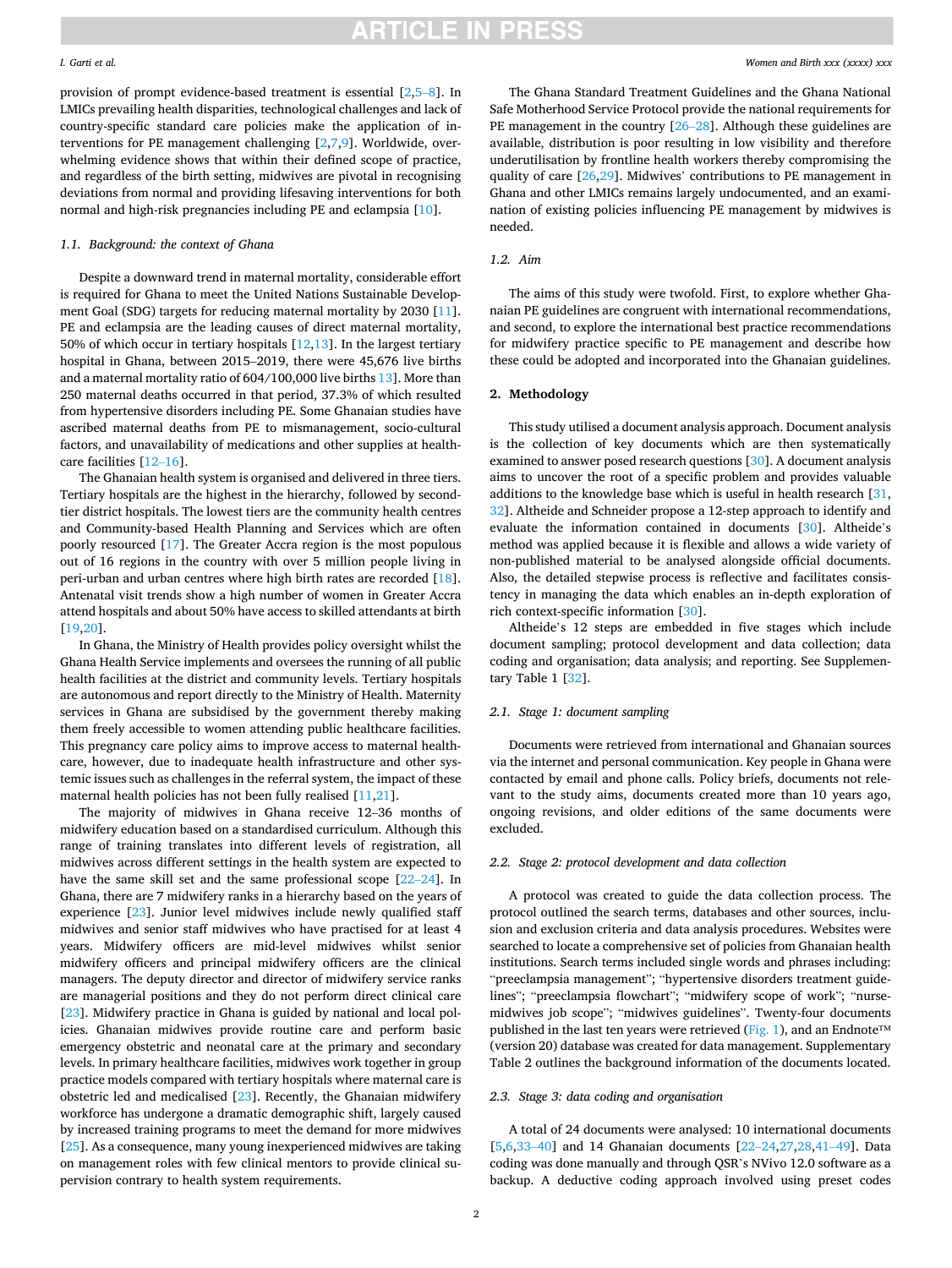<span id="page-3-0"></span>

**Fig. 1.** PRISMA flow diagram.

identified from a previous literature review to each selected document [[50\]](#page-7-0). This helped to sort the data into three tentative broad topic areas relevant to the study: category one: PE management guidelines, category 2: midwives' scope of practice and category 3: supporting policies. Further, emergent first level and second-level open codes were assigned to the documents and evaluated by the supervising team to ensure reliability.

#### *2.4. Stage 4: data analysis*

Descriptive content analysis was performed [\[51](#page-7-0)]. Coded data in each of the three data sets were listed in two data tables (Supplementary Tables 3 and 4), checked, compared for key similarities, variations, and contrast within and between international standards, Ghanaian national and tertiary hospital recommendations. Similarly, the midwife's scope of practice documents was compared. Analytic memos were created throughout the analysis.

# *2.5. Stage 5: reporting*

The final stage involved synthesising and interpreting the findings against the research questions. Findings are presented descriptively under two headings related to the research questions: guidelines on PE management, and midwives' scope of practice.

#### *2.6. Trustworthiness*

To reduce potential bias, documents were thoroughly appraised by two members of the research team who examined the authenticity, accuracy, and usefulness of the documents. Analytic memos were created and maintained throughout the coding process to serve as a visible audit trail. Regular debriefing sessions were held with the research supervisors. The study adhered to the standards for reporting qualitative research (SRQR) (Supplementary Table 5).

#### **3. Results**

One hundred and twenty-five key recommendations were coded from the WHO documents [\[6,](#page-6-0)[35,40](#page-7-0)]; 55 statements from the ISSHP document [[33\]](#page-7-0); 107 from the national documents [\[27](#page-6-0),[28,](#page-6-0)[42,45,46](#page-7-0)], and 82 key points from the hospital-level documents [[47](#page-7-0),[48\]](#page-7-0). In total 369 key recommendations were extracted during primary coding and arranged in 29 categories to facilitate easy comparison across the documents (Supplementary Table 6). A total of 22 key findings emerged from the documents, 12 from the national level and 10 from the hospital clinical practice guidelines [\(Table 1\)](#page-4-0).

The two fundamental Ghanaian national PE guidelines did not have supporting research evidence and lacked consistent statements about the level of care and interventions for PE management. The documents were not comparable, had several omissions and did not reference one another. The methodological processes were unclear, and some international requirements were omitted and outdated. There were no review processes highlighted in any of the Ghanaian PE guidelines. In comparison, international documents had more detailed explanations about the scope of the guideline, development processes, and outlined robust evidence underlying interventions [[6](#page-6-0),[33,35,40](#page-7-0)].

The hospital PE guidelines had a similar style to the national documents and the recommendations mirrored the format and national expectations in PE management. At the hospital level the recommendations were not explicit for clinicians, and similarly lacked evidence and was not comprehensive. In addition, the language was not woman-centred, but task-oriented.

#### *3.1. Characteristics of guidelines on PE management*

International documents were written by collaborations of multidisciplinary teams and research evidence was used to underpin recommendations  $[6,26,35,40]$  $[6,26,35,40]$  $[6,26,35,40]$ . At the national level, there were two main documents [\[27,28](#page-6-0)] and four other supporting documents [[24,](#page-6-0)[42,45,46](#page-7-0)]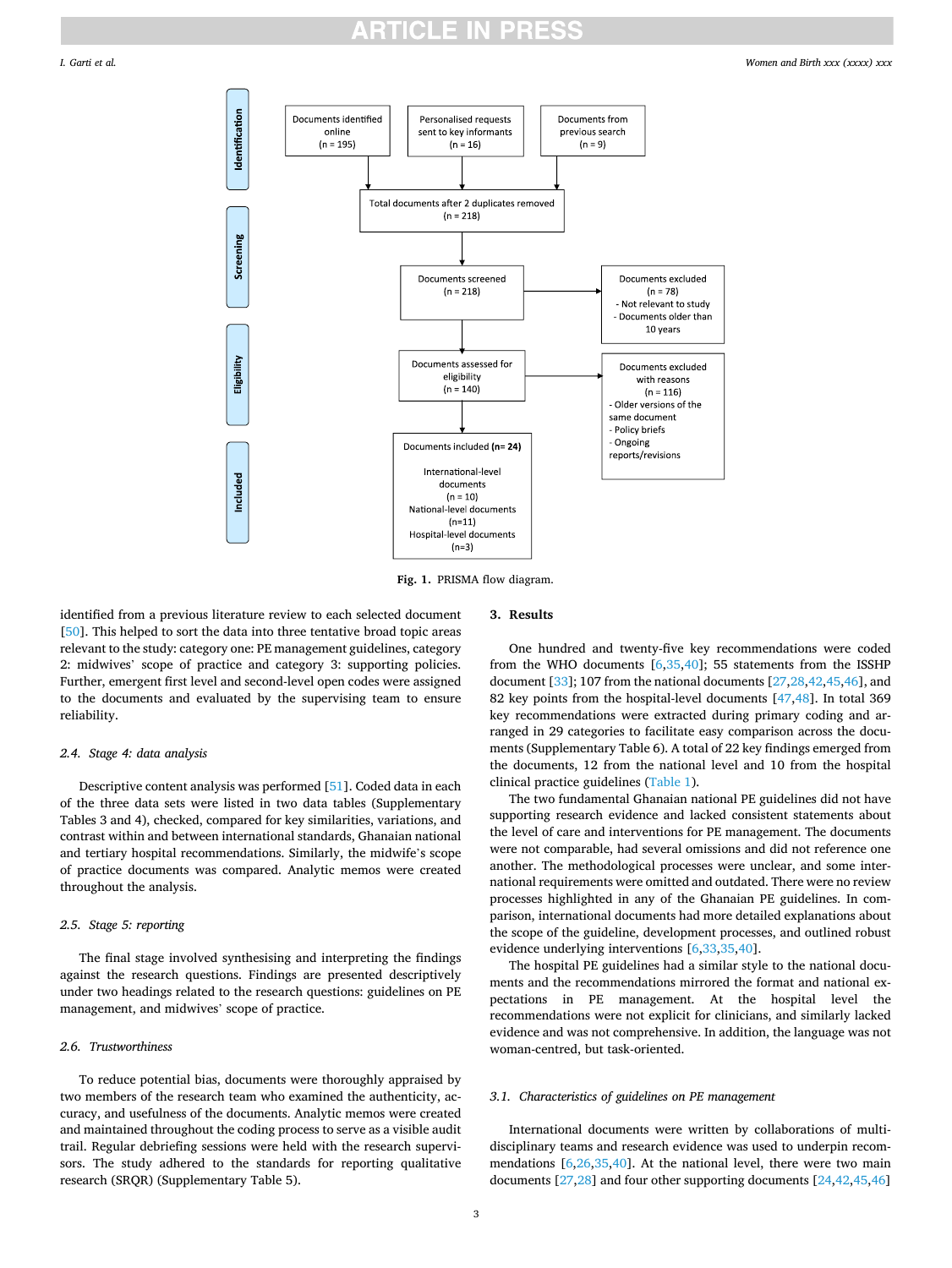# **ITICLE IN PRES**

#### *Women and Birth xxx (xxxx) xxx*

#### <span id="page-4-0"></span>**Table 1**

Findings from national and tertiary hospital PE guidelines.

|                             | Findings                                                                                                                                                                                                                                                                                                                                                                                                                                                                                                                                                                                                                                                                                                                                                                                                                                                                                                                                                                                                                                                                           |
|-----------------------------|------------------------------------------------------------------------------------------------------------------------------------------------------------------------------------------------------------------------------------------------------------------------------------------------------------------------------------------------------------------------------------------------------------------------------------------------------------------------------------------------------------------------------------------------------------------------------------------------------------------------------------------------------------------------------------------------------------------------------------------------------------------------------------------------------------------------------------------------------------------------------------------------------------------------------------------------------------------------------------------------------------------------------------------------------------------------------------|
| National<br>documents       | 1. Recommendations align with WHO standards<br>2. Guideline development processes not detailed<br>3. Little empirical evidence is provided for the rationale of<br>clinical interventions<br>4. Classification of PE by severity contravenes ISSHP<br>recommendations<br>5. Rigid criteria for establishing PE diagnosis with proteinuria,<br>however, little guidance on proteinuria assessment.<br>6. Little details on blood pressure assessment considerations<br>7. No information on preventative measures (aspirin and<br>calcium prophylaxis); prediction of PE; HELLP syndrome;<br>post-partum care; and long-term follow-up<br>8. Contradictions in the guidelines e.g., prenatal<br>corticosteroids in NSMSP but not STG.<br>9. Insufficient details regarding magnesium sulphate<br>monitoring and the management of toxicity<br>10. Refer to outdated practices in PE management such as bed<br>rest, routine antenatal weighing, fetal kick counting.<br>11. Little information for pregnant women and their support<br>persons<br>12. No specific midwifery actions |
| Hospital level<br>documents | 1. No empirical evidence supporting interventions and<br>development methods not explicit<br>2. Content mirrors national recommendations<br>3. Lack of clear specification on health professionals' roles<br>4. There are no criteria for antenatal assessment and<br>management<br>5. No recommendations on PE prevention for high-risk groups<br>6. There is scant information about considerations for<br>magnesium sulphate administration and management of<br>toxicity<br>7. No antenatal and intrapartum care considerations<br>(maternal observations on the inpatient unit; birth and third<br>stage management; woman and family education)<br>8. Lack of shared decision making and woman-centred health<br>education<br>9. No recommendations on postnatal management and follow<br>up<br>10. Recommended midwifery actions are stated but they are<br>vague and not holistic                                                                                                                                                                                          |

that were created by experts through consensus to guide PE and eclampsia management. Tertiary hospital documents were the results of collaborative teamwork among multidisciplinary staff [[47,48\]](#page-7-0). Information from international guidelines was used to create an outline of the best practice standards for comparison with PE management at national and tertiary hospital levels in Ghana. Internationally, the scope of PE management was identified and addressed in the documents under headings; diagnosis, antenatal, labour, postnatal and eclampsia management sections [[6](#page-6-0)[,33](#page-7-0)] (Table 1).

At the national level, the Ghana National Safe Motherhood Service Protocol is a guideline for the management of pregnancy and labour complications [\[28](#page-6-0)]. Its counterpart, the Ghana Standard Treatment Guidelines is used alongside and serves as a resource for all health professionals to guide the overall management of conditions [\[27](#page-6-0)]. Both of the national guidelines had the accepted regimens for first-line and second-line antihypertensive medications, magnesium sulphate administration and also included some information about blood pressure (BP) assessment, fetal monitoring, laboratory tests and referral [\[27,28](#page-6-0)]. The Guidelines included information on the accepted regimens for the treatment of severe and non-severe hypertension and emphasised a less tight BP goal of 140/90 mmHg. However, the national documents had scant information concerning outpatient care; intrapartum care; eclampsia management; postpartum care; and follow-up [[27,28\]](#page-6-0) (Supplementary Table 5).

The tertiary hospital guidelines reflected the same information as the national standards (Table 1). From a medical management perspective, there was a useful flowchart illustrating the management of PE and

eclampsia that provided guidance based on the severity and gestation of the pregnancy. Additional information on HELLP syndrome and eclampsia management was outlined. The antihypertensive drug regimens contained within the obstetric triage protocol met international standard care provision. The documents had no information about antenatal screening for PE and postnatal follow-up and care (Table 1).

In terms of guidance for midwives, there were 11 actions for midwives listed in the hospital guidelines. Three actions were nonspecific and included preparing the pregnant woman for surgery, employing aseptic techniques, nursing in a comfortable bed, and administering intravenous fluids [[47\]](#page-7-0). There was insufficient detail on the assessment and diagnosis of PE. The single recommendation on blood pressure assessment did not provide sufficient detail on the technique and reporting procedures: '*Check BP, pulse, and respirations every* 15 minutes *and record till BP is less than or equal to 140/90 mmHg, then every* 30 minutes *till fetus is born, then hourly for 24 h after birth*' [[47\]](#page-7-0). There was no guidance for midwives on emergency management of a woman with severe hypertension or during an eclamptic seizure and communication between health professionals. Also, the guidance on immediate and subsequent PE care was not distinct and the midwifery duties and responsibilities did not cut across the antenatal, labour, or postnatal wards (Supplementary Table 5). Of concern is the lack of guidance on emergency management of a severe hypertension episode and eclampsia care. Also, the care pathway in the documents did not distinguish between immediate and subsequent PE care and midwifery responsibilities did not cut across the antenatal, labour, or postnatal sections (Supplementary Table 6).

#### *3.2. Midwifery scope of practice*

Midwives' scope of practice specific to PE management were analysed.

International, Ghanaian national and tertiary hospital documents which outline the midwife's scope of practice when caring for women with PE were compared and contrasted. From the analysis, there were three findings noted from the national documents and five from the hospital level documents.

### *3.2.1. Characteristics of documents on midwives' scope of practice*

International documents included the ICM core competencies for midwifery practice [[34\]](#page-7-0), ICM position statements [[5](#page-6-0)[,37](#page-7-0)–39], and the strengthening midwifery toolkit developed by WHO [[36\]](#page-7-0). The ICM documents identify the scope of the midwife as an expert in normal physiology, able to respond to emergencies such as PE, and after notifying the obstetrician for their expertise in complicated care, work collaboratively with the multidisciplinary team to provide care for the ill woman. The ICM has specified four broad midwifery competency areas that outline the minimum best practice standards of care midwives provide globally [[34\]](#page-7-0). This includes general competencies, pre-conception and antenatal care competencies, labour competencies and postpartum competencies. The scope of a midwives' knowledge, skills, and behaviour in each of the four competency areas is dependent on their role, experience, qualifications, and the country context. The international documents articulated that the midwife's role in the management of complications such as PE included four pillars of detection, stabilisation, management, and referral of pregnant women [[5](#page-6-0),[34,36,37](#page-7-0)].

Nationally, the documents referred to the midwifery scope of practice as the job descriptions. Generally, in Ghana, regulatory requirements specify that the midwife' scope of work includes performing initial and ongoing comprehensive assessments, identifying abnormalities, and initiating treatment [[22\]](#page-6-0). Midwives are responsible for preconception, antenatal, labour and postnatal care. The documents provided a varying scope of practice based on seven different levels of midwifery. For example, mid-level midwifery officers were responsible for identifying and managing obstetric emergencies and their scope of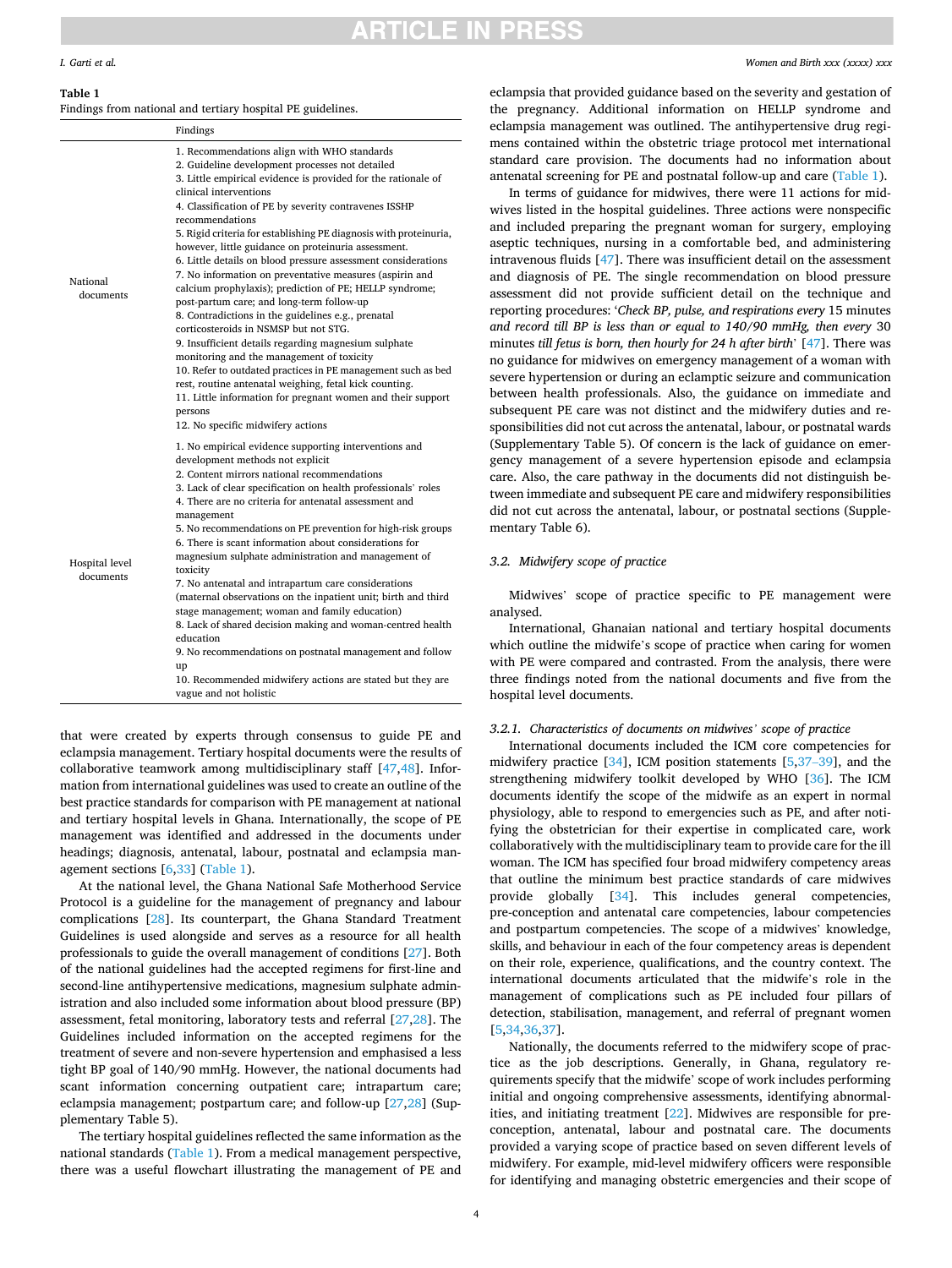# **ARTICLE IN PRESS**

#### *I. Garti et al.*

practice in PE management encompassed urine protein assessment and magnesium sulphate administration. There were no specific PE management roles for junior midwives as they were ascribed more assistive routine functions and were required to provide primary care in pregnancy, promote normal birth, and refer when necessary (Supplementary Table 4).

Midwifery responsibilities in the hospital were nonspecific for PE management and had inferred content. The job descriptions at the hospital level were listed as main duties and were not in domains. Junior and mid-level midwives with one to eight years post qualification experience were required to assist with antenatal services, attend normal births, and perform protocol-based management whilst senior midwives, from the rank of senior midwifery officer onwards, perform only administrative tasks. There was no mention of escalation procedures when a situation is outside the midwives' scope, collaboration with other cadres, and postnatal care.

## **4. Discussion**

This research set out to examine the congruence between international best practice standards and Ghanaian national and hospital guidelines on PE management with particular reference to Ghanaian midwives' scope of practice. The analysis demonstrated that there were several recommendation gaps in the Ghanaian documents which may undermine the country's efforts in the reduction of maternal deaths resulting from PE. These gaps include omissions and discrepancies, lack of sufficient detail, and underutilisation of midwifery staff.

#### *4.1. National management of PE: omissions and discrepancies*

Aspirin and calcium prophylaxis for at-risk groups are widely recommended [\[4](#page-6-0)[,40](#page-7-0)] but were omitted from Ghanaian national guidelines even though these drugs are available in Ghanaian hospital pharmacies [[42\]](#page-7-0). In LMICs, calcium supplementation is of great importance due to a high probability of limited dietary intake and this oversight requires immediate action  $[2,4,40]$  $[2,4,40]$ . Although blood pressure gradually returns to baseline following the birth, women are still at risk of complications including post-partum eclampsia, and therefore blood pressure assessment is critical within 72 h after the birth, yet this was not addressed by the guidelines [\[4,](#page-6-0)[33\]](#page-7-0). The guidelines also did not have content on HELLP syndrome management and the approach to care was not woman-centred which may negatively impact on a positive birth experience [[52\]](#page-7-0). The apparent lack of updated information in the Ghanaian national-level guidelines is of immediate concern. Contrary to ISSHP recommendations, the Ghanaian national guidelines differentiated between mild and severe PE. Stratifying women by severity can be detrimental to survival if tags such as "mild" are misinterpreted and could delay referral. It also trivialises atypical symptoms that may be severe manifestations of the disorder [33\]](#page-7-0).

### *4.2. PE management at the tertiary hospital-level: lacking sufficient detail*

Tertiary hospital guidelines lacked reference to multidisciplinary working and teamwork, which may negatively impact continuity of care for women who develop PE. In promoting quality of care, women should have their care led by an obstetrician but midwives should also be fully involved within their scope [\[5,6](#page-6-0)]. PE guidelines should provide a comprehensive point of reference to promote best practice [[4](#page-6-0)]. Co-created practice policies can build a shared understanding and reduce task duplication [\[53](#page-7-0)].

### *4.3. Underutilisation of Ghanaian midwives in PE management*

Although midwifery has an internationally recognised scope of practice, in Ghana there is disagreement among some stakeholders regarding the midwife's scope of practice based on place of work [\[54](#page-7-0)]. In

Ghana, midwives' roles in detection, stabilisation, treatment, and referral of women with PE is limited by Ghanaian PE guidelines as they do not delineate midwives' roles, the care expectations, and midwifery practice outcomes. While the term scope of practice has been used in this paper the actual documents referred to the work of midwives as tasks and activities. This observation signifies that perhaps the midwifery practice model is not fully recognised in the Ghanaian health system [[55,56](#page-7-0)].

Over a ten year period Ghana has increased the number of midwives [[25\]](#page-6-0) however the professional rank system is an impediment to responsiveness to women's needs. We found that in PE management, the lowest-ranked midwives, especially those in the teaching hospital, where pregnant women present in a relatively high volume, did not have any specific responsibilities in PE management in their job descriptions. However, Ghana's reproductive health policy outlines that the administration of anticonvulsant drugs is a basic emergency obstetric care function for which all midwives have been trained [[24\]](#page-6-0). This finding suggests that midwives' need practice protocols that describe midwifery care for all midwives to follow. In LMICs, midwives' scope of practice and the management of pregnancy complications should not appear to be mutually exclusive, rather midwives must work to their full scope of practice which includes their involvement in high-risk pregnancy care [[10](#page-6-0)[,56](#page-7-0)].

### **5. Recommendations**

PE and eclampsia management are established priority areas in the WHO's quality care framework and Ghanaian documents must integrate the acceptable criteria. First, we recommend that stakeholders should prioritise PE and eclampsia care in Ghana and similar contexts to accelerate progress in maternal health indicators. Second, national guidelines need consolidation to reduce fragmentation and overlap. It is also important to formulate actionable statements for multidisciplinary teams to illicit behaviour and role-based competencies [\[26](#page-6-0)]. Third, stakeholders must use standardised methods to generate high-quality guidelines and maintain dynamic documents by regularly updating guidelines to inform current practice [\[2,](#page-6-0)[57\]](#page-7-0). Fourth, urgent dialogue is needed for scope expansion and empirical evidence should be used to support the expansion of midwife-led care for women with PE and eclampsia. The scope of practice between the different levels of midwives in Ghana needs further exploration based on the practice setting or the woman's need. At the hospital level, developing and auditing midwives' guidelines in addition to expanding midwives' practice boundaries is an effective strategy to reduce restrictive practice environments and circumvent barriers to midwives' active participation in PE management. These strategies will enhance overall efficiency in the facility and improve the quality of care.

### **6. Strengths and limitations**

This study reports findings that shed light on how national management guidelines and scope of practice boundaries may affect PE management in Ghana. Findings from this document analysis can stand alone to inform policy direction and can also be integrated by triangulation in a broader context. As a strength to support further approaches, document analysis is cost-effective, produces rich supplementary data, and covers a broad area.

Due to current COVID-19 restrictions, physical access to some national documents was hampered because some documents were not in the public domain. Also, bureaucratic processes in some national institutions resulted in selection bias because some documents were not retrievable. We also had delays in obtaining some documents, a few records were incomplete, whilst others had a small amount of useful data. As the documents we analysed were written for other purposes beyond the scope of this study, the information covered may not fully address the researchers' interests. However, because this document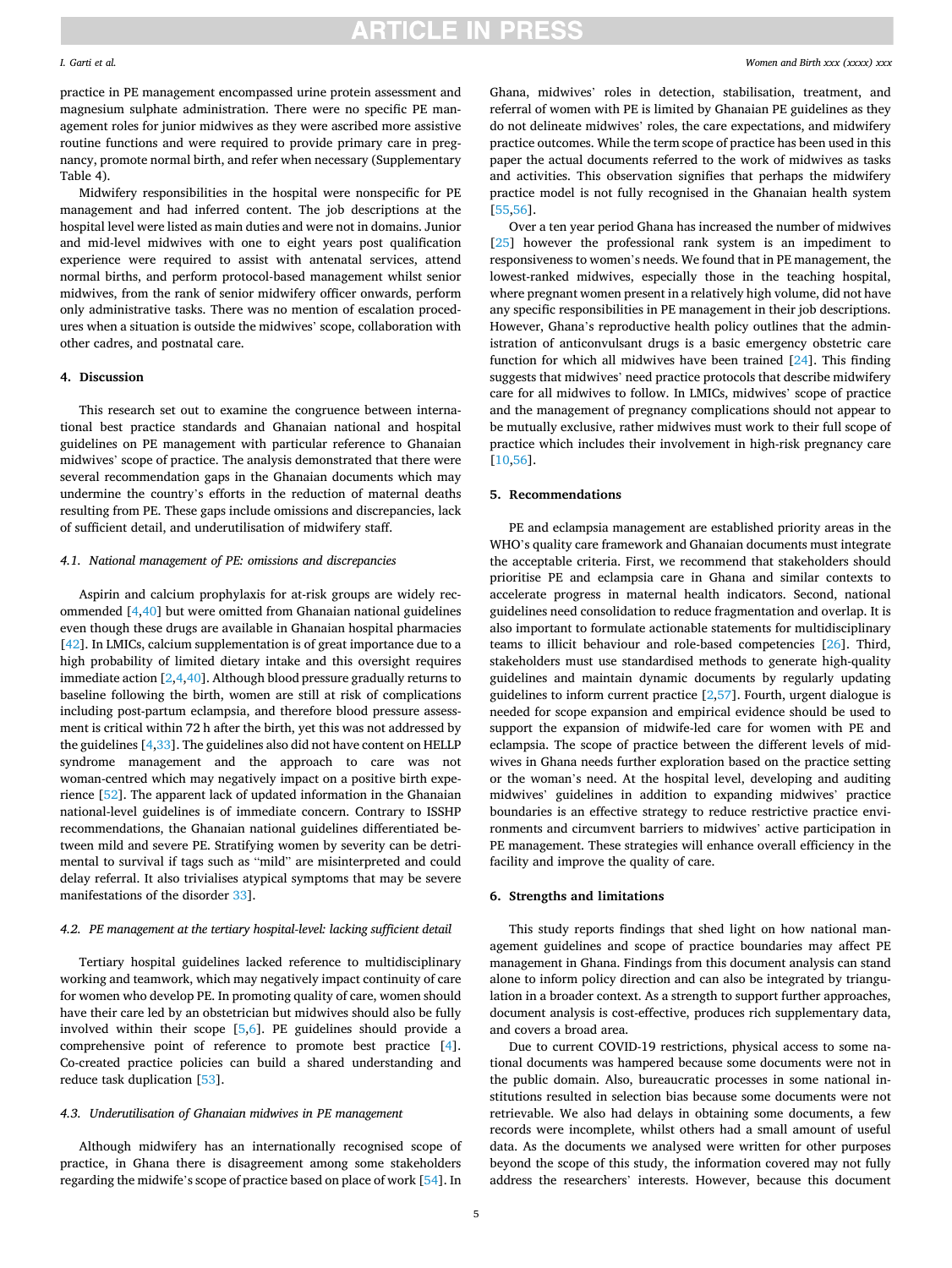# **ARTICLE IN PRESS**

#### <span id="page-6-0"></span>*I. Garti et al.*

analysis is a supplemental component within a broader study, and the analysis provides insights for some aspects of the broader study, even a few documents can provide a useful means of addressing the aim of the study.

#### **7. Conclusion**

This is the first policy review that highlights notable gaps related to PE management guidelines and midwives' scope of practice in the Ghanaian context. Midwife competence is a global agenda and Ghana has supporting structures and policies that are focused on capacity building, development of the midwifery workforce, and ensuring highquality maternity care  $[24, 41, 43]$ . However, this document analysis found disparities in PE guidelines and limited scope of practice roles that can negatively impact women's care by reducing their access to timely interventions for the treatment of PE. Furthermore, disparities challenge midwives' ability to effectively function in interprofessional settings. The findings of this study identify areas that represent an opportunity for change, to create a supportive environment, and eliminate the apparent structural barriers that impede midwives' management of PE not just in Ghana but in similar settings.

#### **Author contributions**

The authors confirm that this work is original and forms part of a PhD study. This article has not been published nor submitted for publication elsewhere. All authors have reviewed and approved the final version being submitted. The authors abide by the copyright terms and conditions of Elsevier and the Australian College of Midwives.

**Isabella Garti:** Conceptualization, Methodology, Investigation, Data Curation, Visualization, writing original draft; **Michelle Gray:**  Conceptualization, Writing- Reviewing and Editing; **Angela Bromley:**  Writing- Reviewing and Editing; **Jing-Yu (Benjamin) Tan:** Supervision, Writing- Reviewing and Editing.

# **Ethical approval**

No humans were involved in this research and access to publicly existing documents does not require ethical approval. However as is the norm in Ghana, we obtained permission from the appropriate authorities and sent formal request letters via email.

This study is also part of a doctoral research project. Ethical clearance for the broader project has been granted by Charles Darwin University Human Research Ethics Committee and Korle Bu Teaching Hospital Institutional Review Board and Scientific Committee (CDU-HREC H20118; KBTH-STC/IRB/00013/2021).

# **Funding**

Funding for this study is by the "Australian Government Research Training Program Scholarship".

#### **Conflicts of interest**

None declared.

#### **Appendix A. Supplementary data**

Supplementary material related to this article can be found, in the online version, at doi[:https://doi.org/10.1016/j.wombi.2022.01.006.](https://doi.org/10.1016/j.wombi.2022.01.006)

#### **References**

[1] [B.W.J. Mol, C.T. Roberts, S. Thangaratinam, L.A. Magee, C.J.M. de Groot, G.](http://refhub.elsevier.com/S1871-5192(22)00009-9/sbref0005) [J. Hofmeyr, Pre-eclampsia, Lancet 387 \(10022\) \(2016\) 999](http://refhub.elsevier.com/S1871-5192(22)00009-9/sbref0005)–1011.

- [2] [R. Salam, J. Das, A. Ali, S. Bhaumik, Z. Lassi, Diagnosis and management of](http://refhub.elsevier.com/S1871-5192(22)00009-9/sbref0010)  [preeclampsia in community settings in low and middle-income countries, J. Family](http://refhub.elsevier.com/S1871-5192(22)00009-9/sbref0010)  [Med. Prim. Care 4 \(4\) \(2015\) 501](http://refhub.elsevier.com/S1871-5192(22)00009-9/sbref0010)–506.
- [3] [K.S. Gemechu, N. Assefa, B. Mengistie, Prevalence of hypertensive disorders of](http://refhub.elsevier.com/S1871-5192(22)00009-9/sbref0015)  [pregnancy and pregnancy outcomes in Sub-Saharan Africa: a systematic review](http://refhub.elsevier.com/S1871-5192(22)00009-9/sbref0015)  [and meta-analysis, Womens Health \(Lond\) 16 \(2020\), 1745506520973105.](http://refhub.elsevier.com/S1871-5192(22)00009-9/sbref0015)
- [4] [P. von Dadelszen, M. Vidler, E. Tsigas, L.A. Magee, Management of preeclampsia in](http://refhub.elsevier.com/S1871-5192(22)00009-9/sbref0020)  [low- and middle-income countries: lessons to date, and questions arising, from the](http://refhub.elsevier.com/S1871-5192(22)00009-9/sbref0020)  [PRE-EMPT and related initiatives, Maternal-Fetal Med. 3 \(2\) \(2021\).](http://refhub.elsevier.com/S1871-5192(22)00009-9/sbref0020)
- [5] [International Confederation of Midwives \(ICM\), Midwifery Care for Women With](http://refhub.elsevier.com/S1871-5192(22)00009-9/sbref0025)  [Complications of Childbirth. Position Statements, International Confederation of](http://refhub.elsevier.com/S1871-5192(22)00009-9/sbref0025)  [Midwives, The Hague, The Netherlands, 2014.](http://refhub.elsevier.com/S1871-5192(22)00009-9/sbref0025)
- [6] [World Health Organization \(WHO\), Managing Complications in Pregnancy and](http://refhub.elsevier.com/S1871-5192(22)00009-9/sbref0030) [Childbirth: A Guide for Midwives and Doctors, WHO, Geneva, 2017.](http://refhub.elsevier.com/S1871-5192(22)00009-9/sbref0030)
- [7] [P. von Dadelszen, D. Sawchuck, G. Justus Hofmeyr, et al., PRE-EMPT \(PRE](http://refhub.elsevier.com/S1871-5192(22)00009-9/sbref0035)[eclampsia-Eclampsia Monitoring, Prevention and Treatment\): a low and middle](http://refhub.elsevier.com/S1871-5192(22)00009-9/sbref0035)  [income country initiative to reduce the global burden of maternal, fetal and infant](http://refhub.elsevier.com/S1871-5192(22)00009-9/sbref0035)  [death and disease related to pre-eclampsia, Pregnancy Hypertens.: Int. J. Womens](http://refhub.elsevier.com/S1871-5192(22)00009-9/sbref0035)  [Cardiovasc. Health 3 \(4\) \(2013\) 199](http://refhub.elsevier.com/S1871-5192(22)00009-9/sbref0035)–202.
- [8] World Health Organization (WHO), Standards for Improving Quality of Maternal and Newborn Care in Health Facilities, 2016. [http://apps.who.int/iris/bitstream/h](http://apps.who.int/iris/bitstream/handle/10665/249155/9789241511216-eng.pdf;jsessionid=8EE0777691D46E3791C99C525357FDD6?sequence=1)  [andle/10665/249155/9789241511216-eng.pdf;jsessionid](http://apps.who.int/iris/bitstream/handle/10665/249155/9789241511216-eng.pdf;jsessionid=8EE0777691D46E3791C99C525357FDD6?sequence=1)=8EE0777691D46E379 [1C99C525357FDD6?sequence](http://apps.who.int/iris/bitstream/handle/10665/249155/9789241511216-eng.pdf;jsessionid=8EE0777691D46E3791C99C525357FDD6?sequence=1)=1.
- [9] [T. Firoz, H. Sanghvi, M. Merialdi, P. von Dadelszen, Pre-eclampsia in low and](http://refhub.elsevier.com/S1871-5192(22)00009-9/sbref0045)  [middle income countries, Best Pract. Res. Clin. Obstet. Gynaecol. 25 \(4\) \(2011\)](http://refhub.elsevier.com/S1871-5192(22)00009-9/sbref0045)  537–[548.](http://refhub.elsevier.com/S1871-5192(22)00009-9/sbref0045)
- [10] [A. Nove, I.K. Friberg, L. de Bernis, et al., Potential impact of midwives in](http://refhub.elsevier.com/S1871-5192(22)00009-9/sbref0050)  [preventing and reducing maternal and neonatal mortality and stillbirths: a Lives](http://refhub.elsevier.com/S1871-5192(22)00009-9/sbref0050)  [Saved Tool modelling study, Lancet Glob. Health 9 \(1\) \(2021\) e24](http://refhub.elsevier.com/S1871-5192(22)00009-9/sbref0050)–e32.
- [11] [B. Ofosu, D. Ofori, M. Ntumy, K. Asah-Opoku, T. Boafor, Assessing the functionality](http://refhub.elsevier.com/S1871-5192(22)00009-9/sbref0055)  [of an emergency obstetric referral system and continuum of care among public](http://refhub.elsevier.com/S1871-5192(22)00009-9/sbref0055)  [healthcare facilities in a low resource setting: an application of process mapping](http://refhub.elsevier.com/S1871-5192(22)00009-9/sbref0055) [approach, BMC Health Serv. Res. 21 \(1\) \(2021\) 402.](http://refhub.elsevier.com/S1871-5192(22)00009-9/sbref0055)
- [12] [C. Fofie, Hypertensive disorders of pregnancy: the Ghana situation and progress,](http://refhub.elsevier.com/S1871-5192(22)00009-9/sbref0060) [in: 3rd Annual Preeclampsia Scientific Conference, Accra, Ghana, 2021](http://refhub.elsevier.com/S1871-5192(22)00009-9/sbref0060).
- [13] [T.K. Boafor, M.Y. Ntumy, K. Asah-Opoku, P. Sepenu, B. Ofosu, S.A. Oppong,](http://refhub.elsevier.com/S1871-5192(22)00009-9/sbref0065) [Maternal mortality at the Korle Bu Teaching Hospital, Accra, Ghana: a five-year](http://refhub.elsevier.com/S1871-5192(22)00009-9/sbref0065)  [review, Afr. J. Reprod. Health 25 \(2021\) 56.](http://refhub.elsevier.com/S1871-5192(22)00009-9/sbref0065)
- [14] [B. Escribano-Ferrer, F. Cluzeau, D. Cutler, C. Akufo, K. Chalkidou, Quality of health](http://refhub.elsevier.com/S1871-5192(22)00009-9/sbref0070)  [care in Ghana: mapping of interventions and the way forward, Ghana Med. J. 50](http://refhub.elsevier.com/S1871-5192(22)00009-9/sbref0070) [\(4\) \(2016\) 238](http://refhub.elsevier.com/S1871-5192(22)00009-9/sbref0070)–247.
- [15] [K. Adu-Bonsaffoh, M.Y. Ntumy, S.A. Obed, J.D. Seffah, Perinatal outcomes of](http://refhub.elsevier.com/S1871-5192(22)00009-9/sbref0075)  [hypertensive disorders in pregnancy at a tertiary hospital in Ghana, BMC](http://refhub.elsevier.com/S1871-5192(22)00009-9/sbref0075) [Pregnancy Childbirth 17 \(1\) \(2017\) 388.](http://refhub.elsevier.com/S1871-5192(22)00009-9/sbref0075)
- [16] [L.A. Fondjo, V.E. Boamah, A. Fierti, D. Gyesi, E.-W. Owiredu, Knowledge of](http://refhub.elsevier.com/S1871-5192(22)00009-9/sbref0080)  [preeclampsia and its associated factors among pregnant women: a possible link to](http://refhub.elsevier.com/S1871-5192(22)00009-9/sbref0080)  [reduce related adverse outcomes, BMC Pregnancy Childbirth 19 \(1\) \(2019\) 456](http://refhub.elsevier.com/S1871-5192(22)00009-9/sbref0080).
- [17] [J.K. Awoonor-Williams, P. Tindana, P.A. Dalinjong, H. Nartey, J. Akazili, Does the](http://refhub.elsevier.com/S1871-5192(22)00009-9/sbref0085)  [operations of the National Health Insurance Scheme \(NHIS\) in Ghana align with](http://refhub.elsevier.com/S1871-5192(22)00009-9/sbref0085)  [the goals of Primary Health Care? Perspectives of key stakeholders in northern](http://refhub.elsevier.com/S1871-5192(22)00009-9/sbref0085)  [Ghana, BMC Int. Health Hum. Rights 16 \(1\) \(2016\) 1](http://refhub.elsevier.com/S1871-5192(22)00009-9/sbref0085)–11.
- [18] [Ghana Statistical Service \(GSS\), 2021 Population and Housing Census: Provisional](http://refhub.elsevier.com/S1871-5192(22)00009-9/sbref0090)  [Results, GSS, Accra, 2021, p. 30.](http://refhub.elsevier.com/S1871-5192(22)00009-9/sbref0090)
- [19] [Ghana Statistical Service \(GSS\), Ghana Health Service \(GHS\), ICF International,](http://refhub.elsevier.com/S1871-5192(22)00009-9/sbref0095) [Ghana Demographic and Health Survey 2014, GSS, GHS and ICF International,](http://refhub.elsevier.com/S1871-5192(22)00009-9/sbref0095)  [Rockville, 2015.](http://refhub.elsevier.com/S1871-5192(22)00009-9/sbref0095)
- [20] [Ghana Statistical Service \(GSS\), Ghana Health Service \(GHS\), ICF International,](http://refhub.elsevier.com/S1871-5192(22)00009-9/sbref0100) [Ghana Maternal Health Survey 2017, GSS, GHS, ICF, Accra, Ghana, 2018. August.](http://refhub.elsevier.com/S1871-5192(22)00009-9/sbref0100)
- [21] [E. Srofenyoh, Multi-professional approach to improving quality of care for women](http://refhub.elsevier.com/S1871-5192(22)00009-9/sbref0105)  [with hypertensive disorders: a catalyst to improve healthcare response in](http://refhub.elsevier.com/S1871-5192(22)00009-9/sbref0105) [hypertensive disorders, in: Proceedings of the 3rd Annual Preeclampsia Scientific](http://refhub.elsevier.com/S1871-5192(22)00009-9/sbref0105)  [Conference, Accra, Ghana, 2021, 21 May](http://refhub.elsevier.com/S1871-5192(22)00009-9/sbref0105).
- [22] [Nursing and Midwifery Council Ghana \(NMC-GH\), Legal and Ethical](http://refhub.elsevier.com/S1871-5192(22)00009-9/sbref0110)  [Responsibilities and Code of Professional Conduct for Registered Midwives,](http://refhub.elsevier.com/S1871-5192(22)00009-9/sbref0110) [Nursing and Midwifery Council Ghana, Accra, 2020](http://refhub.elsevier.com/S1871-5192(22)00009-9/sbref0110).
- [23] [Ghana Health Service \(GHS\), Job Description for Midwives, Ghana Health Service,](http://refhub.elsevier.com/S1871-5192(22)00009-9/sbref0115)  [Accra, 2018](http://refhub.elsevier.com/S1871-5192(22)00009-9/sbref0115).
- [24] [Ghana Health Service \(GHS\), Ghana National Reproductive Health Service Policy](http://refhub.elsevier.com/S1871-5192(22)00009-9/sbref0120) [and Standards, 3rd ed., Ghana Health Service, Accra, 2014](http://refhub.elsevier.com/S1871-5192(22)00009-9/sbref0120).
- [25] [J.A. Asamani, N.P. Amertil, H. Ismaila, A.A. Francis, M.M. Chebere, J. Nabyonga-](http://refhub.elsevier.com/S1871-5192(22)00009-9/sbref0125)[Orem, Nurses and midwives demographic shift in Ghana](http://refhub.elsevier.com/S1871-5192(22)00009-9/sbref0125)—the policy implications [of a looming crisis, Hum. Resour. Health 17 \(1\) \(2019\) 32.](http://refhub.elsevier.com/S1871-5192(22)00009-9/sbref0125)
- [26] [J.L. Browne, S.W. van Nievelt, E.K. Srofenyoh, D.E. Grobbee, K. Klipstein-](http://refhub.elsevier.com/S1871-5192(22)00009-9/sbref0130)[Grobusch, Criteria-based audit of quality of care to women with severe pre](http://refhub.elsevier.com/S1871-5192(22)00009-9/sbref0130)[eclampsia and eclampsia in a referral hospital in Accra, Ghana, PLoS One 10 \(4\)](http://refhub.elsevier.com/S1871-5192(22)00009-9/sbref0130) [\(2015\), e0125749](http://refhub.elsevier.com/S1871-5192(22)00009-9/sbref0130).
- [27] [Ministry of Health Ghana \(MOH-GH\), Standard Treatment Guidelines, Ghana](http://refhub.elsevier.com/S1871-5192(22)00009-9/sbref0135) [National Drugs Programme, Accra, 2017.](http://refhub.elsevier.com/S1871-5192(22)00009-9/sbref0135)
- [28] [Ghana Health Service \(GHS\), National Safe Motherhood Service Protocol, Yamens](http://refhub.elsevier.com/S1871-5192(22)00009-9/sbref0140)  [Press, Accra, 2016, p. 173.](http://refhub.elsevier.com/S1871-5192(22)00009-9/sbref0140)
- [29] [H.B. Amoakoh, K. Klipstein-Grobusch, I.A. Agyepong, et al., Can an mhealth](http://refhub.elsevier.com/S1871-5192(22)00009-9/sbref0145) [clinical decision-making support system improve adherence to neonatal healthcare](http://refhub.elsevier.com/S1871-5192(22)00009-9/sbref0145)  [protocols in a low-resource setting? BMC Pediatr. 20 \(1\) \(2020\) 534](http://refhub.elsevier.com/S1871-5192(22)00009-9/sbref0145).
- [30] [D.L. Altheide, C.J. Schneider, Process of qualitative document analysis, Qual.](http://refhub.elsevier.com/S1871-5192(22)00009-9/sbref0150)  [Media Anal. \(1996\) 23](http://refhub.elsevier.com/S1871-5192(22)00009-9/sbref0150)–41.